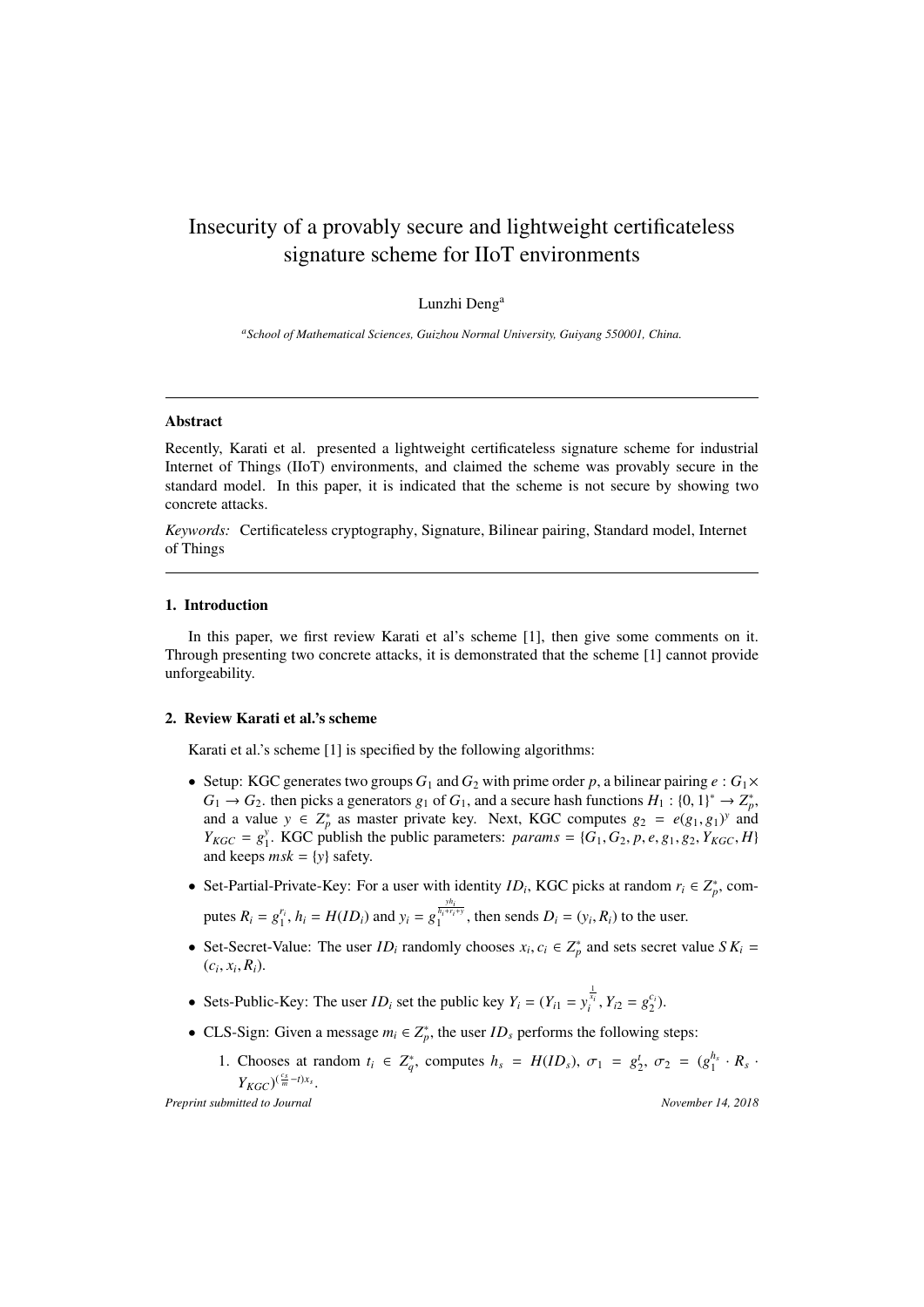- 2. Outputs  $\sigma = (\sigma_1, \sigma_2)$  as the signature.
- Verify: To verify a signature (*params*,  $ID_s$ ,  $Y_s$ ,  $m$ ,  $\sigma = (\sigma_1, \sigma_2)$ ), the verifier performs the following steps:
	- 1. Computes  $h_s = H_1(ID_s)$ .
	- 2. Checks whether  $\left(\frac{y_m^{\frac{1}{m}}}{\sigma_1}\right)$  $\int_{0}^{h_s} = e(Y_{s1}, \sigma_2)$ . If the equation holds, outputs VALID. Otherwise, outputs INVALID.

## 3. Forgery attack

Karati et al. claimed that their scheme is unforgeable. However, we show two concrete attacks to refute their claim in this section.

Case 1. A Type adversary  $\mathscr{A}_1$  can forge a new signature  $\sigma'$  on the same message £ after he obtains a valid signature  $\sigma$  for the message *m*.

- Setup. *C* sets the *msk* and *params* = { $G_1$ ,  $G_2$ ,  $p$ ,  $e$ ,  $g_1$ ,  $g_2$ ,  $Y_{KGC}$ ,  $H$ }, then sends the *params* to *A*<sup>1</sup> and keeps the *msk* secret.
- Query.  $\mathcal{A}_1$  issues three queries as follows.
	- 1.  $\mathscr{A}_1$  issues a public key query for a user *ID<sub>s</sub>*, and gets the value  $Y_s = (Y_{s1} = y_s^{\frac{1}{x_s}}, Y_{s2} =$  $g_2^{c_s}$ ).
	- 2.  $\mathscr{A}_1$  issues a signature query for the tuple  $(m, ID_s, Y_s)$ , and gets a signature  $\sigma =$  $(\sigma_1, \sigma_2)$ , where  $\sigma_1 = g_2^t$ ,  $\sigma_2 = (g_1^{h_s} \cdot R_s \cdot Y_{KGC})^{\frac{c_s}{m}-t^s}$ .
	- 3.  $\mathscr{A}_1$  picks a value  $u \in Z_p^*$ , computes  $Y'_{s1} = Y_{s1}^{\frac{1}{u}}$ , sets  $Y'_{s2} = Y_{s2}$ , then issues a public key replacement request for  $ID_s$  with a new value  $Y'_s = (Y'_{s1}, Y'_{s2})$ ,
- Forge.  $\mathscr{A}_1$  sets  $\sigma'_1 = \sigma_1$ , computes  $\sigma'_2 = \sigma''_2$ , and outputs a forged signature  $\sigma' = (\sigma'_1, \sigma'_2)$ on a tuple  $(ID_s, Y'_s, m)$ .

The tuple (*params*,  $ID_s$ ,  $Y'_s$ ,  $\sigma' = (\sigma'_1, \sigma'_2)$ , *m*) is a valid signature due to the verification equation is satisfied.

$$
e(Y'_{s1}, \sigma'_2) = e\left(g^{\frac{y_{hs}}{\left(h_s + r_s + y\right)\right)\left(Ks\right)}}\left(g_1^{h_s} \cdot R_s \cdot Y_{KGC}\right)^{\left(\frac{c_s}{m} - t\right)\left(Ks\right)}
$$

$$
= e\left(g^{\frac{y_{hs}}{\left(h_s + r_s + y\right)\right)\left(Ks\right)}}\left(g_1^{(h_s + r_s + y)}\right)^{\left(\frac{c_s}{m} - t\right)\left(Ks\right)}
$$

$$
= e(g_1, g_1)^{y\left(\frac{c_s}{m} - t\right)h_s}
$$

$$
= \left(g_2^{\frac{c_s}{m}}\right)^{h_s}
$$

$$
= \left(\frac{Y_{s2}^{\frac{1}{m}}}{g_2^t}\right)^{h_s}
$$